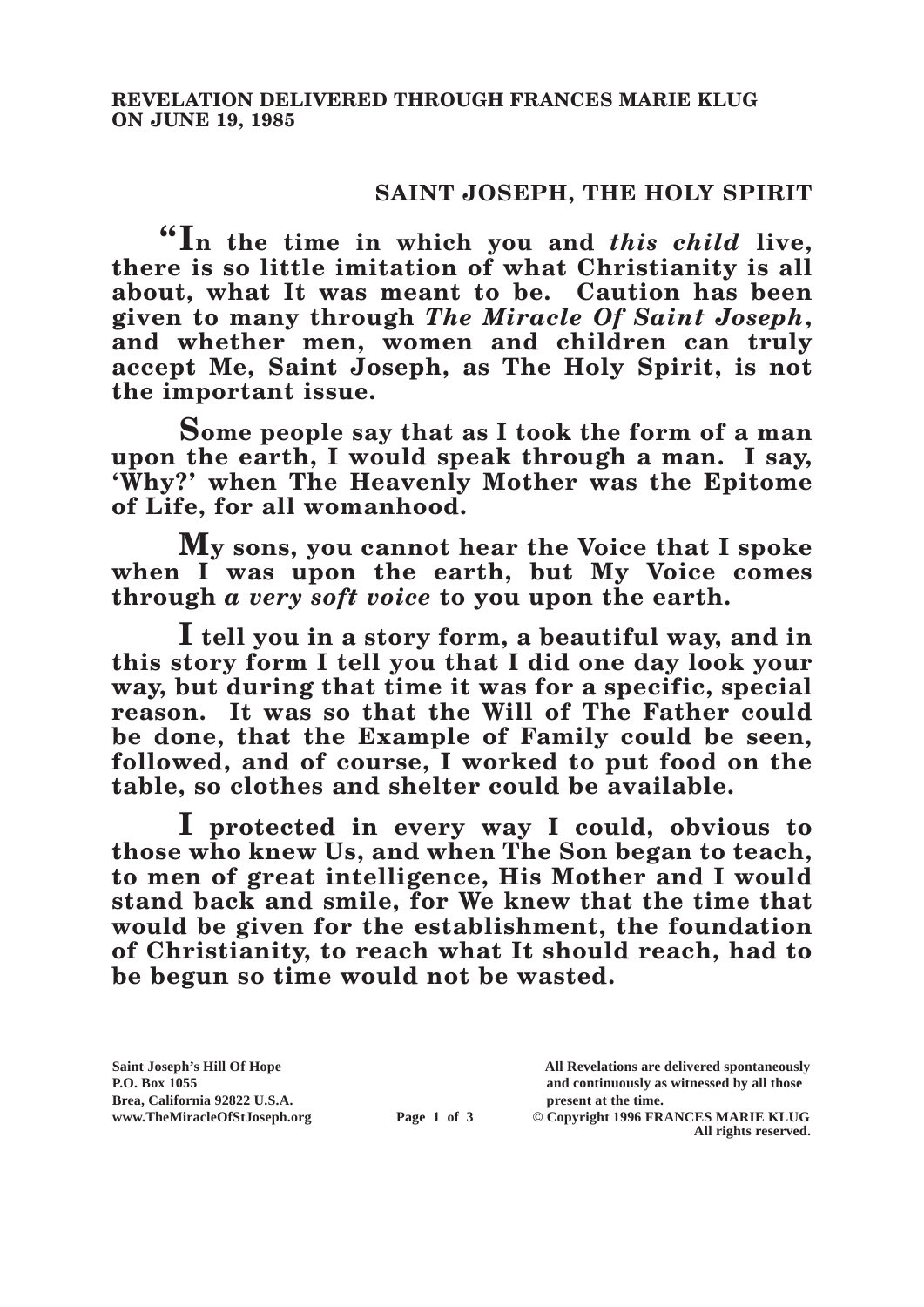**Men say I am 'The Worker'. This is true, for it is important for men, women and children to understand the importance of working, for in work there is stability of mind, body, and yes, Soul. A busy man, woman or child is a constructive force for others to see, and the example of this constructive force gives hope, and yes, even liberty.**

**As you listen to Me tonight, I speak from Heaven Where I am, through** *a voice* **you hear and understand. You would not understand more if** *this voice* **were loud. You would not understand or feel any differently than you do if** *this voice* **was coupled with another voice, for you must remember, the History God has placed upon the earth, He uses one voice at a time, to instruct, to declare, to command, to correct. He uses one voice to lead the way to the Promised Land. He uses one voice, no matter what the tone of it is, for men not to get confused by the sound of two voices or two directions, so man will follow only one and see the logic in the Plan.**

**My sons, do not ignore My Words and do not say it cannot be, for if you do, you are wasting time listening to Me. I have Blessed you many times from the Heavens. I watch you every day in every way you walk. I hear everything you say, for I am The Spirit of The Father, I am The Spirit of the Heavens, I am The Wisdom, I am The Light, I am The Hope, I am The Ray. And when you pray, even though you do not mention My Name, the Power of Whom I Am walks with you every day.**

**Brea, California 92822 U.S.A. present at the time.**<br> **Page 2 of 3** © Copyright 1996 FR.

**Saint Joseph's Hill Of Hope All Revelations are delivered spontaneously P.O. Box 1055 and continuously as witnessed by all those** 

**Page 2 of 3** © Copyright 1996 FRANCES MARIE KLUG **All rights reserved.**